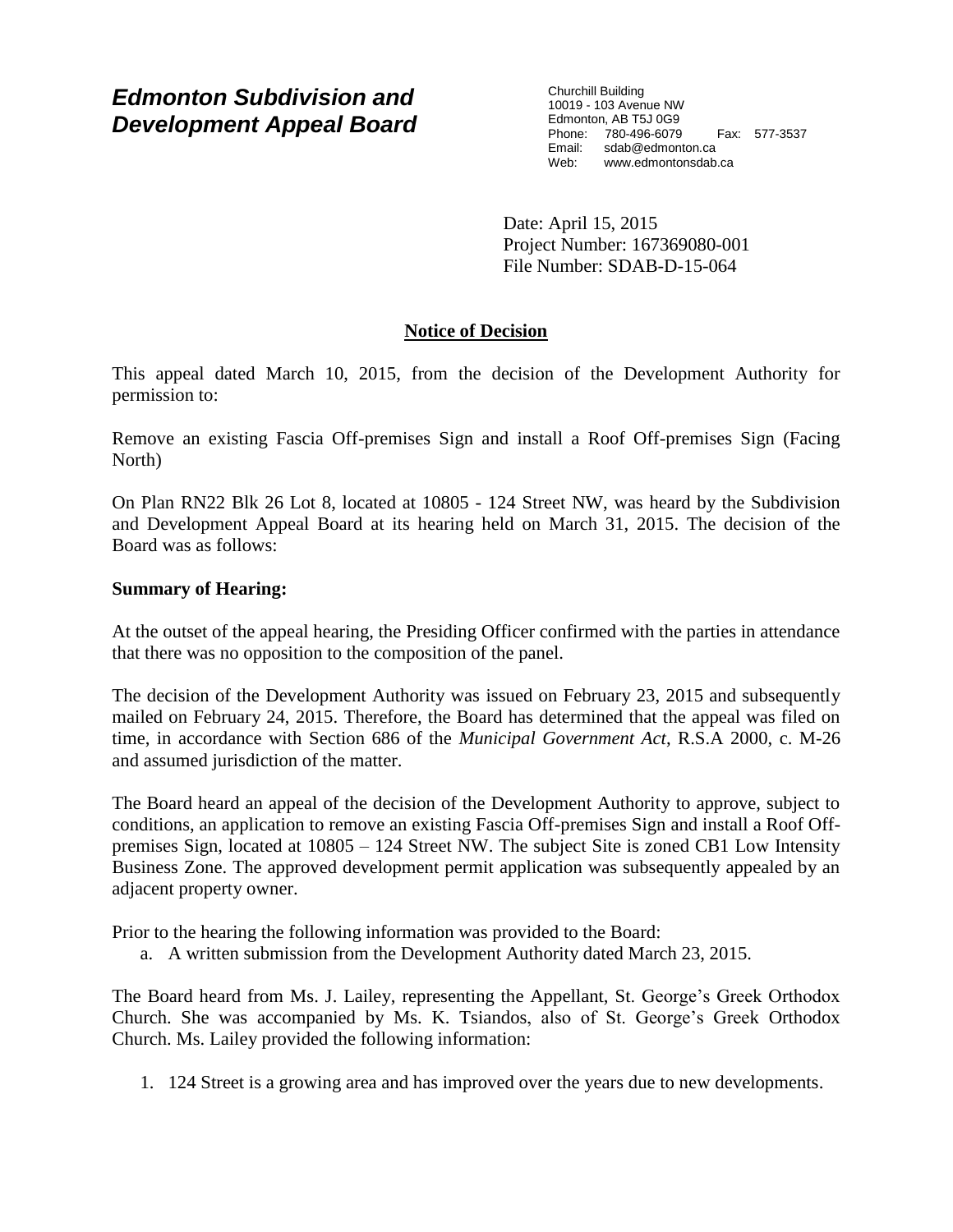- 2. The existing Fascia Off-premises Sign located on the subject site encroaches onto the Church property to the north. Due to the encroachment, the Church has requested its removal prompting the new application from Pattison Outdoor Signs for a Roof Offpremises Sign.
- 3. Advertising is required for the general area and they want to provide a viable alternative to advertise the Church and other businesses for a minimal charge.
- 4. They have two safety concerns with the proposed development. First, drivers will be distracted as they divert their focus up to the roof top. Second, the placement of a sign on the roof top could create a danger for those below.
- 5. The Church applied for its own Digital Off-premises Sign on February 11, 2015 and was told that there already was an application under consideration for a sign on the subject site. Their application would not be considered until today's appeal is decided.
- 6. Their proposed sign would be located at street level creating less of a distraction for drivers. This is safer than a Roof Off-premises Sign proposed by Pattison Outdoor Signs.

The Board heard from Mr. S. Ahuja, representing the City of Edmonton Sustainable Development Department, who provided the following information:

- 1. A legally approved Fascia Off–premises Sign is currently located on the subject site. The permit for this sign was renewed for five years in 2014 and will expire in 2019.
- 2. This existing Fascia Off-premises Sign is attached to the north side of the building on the subject site, adjacent to the Church's parking lot and involved an encroachment agreement made between neighbours.
- 3. He understood that an annual fee had been charged by the Church for this encroachment. A difficulty with renewal of the encroachment agreement led to the decision to move the existing sign from the side to the roof of the building.
- 4. While the Roof Off-premises Sign is a Discretionary Use, it is suitable at this location for the following reasons:
	- a. the area to the south is predominantly commercial;
	- b. a fascia sign has been in place in almost the same location for many years;
	- c. the nearest residential area will not be affected as it is to the east of the subject property and the sign faces north;
	- d. this is not an illuminated sign so its impact is reduced; and
	- e. the sign will not involve flashing messages associated with a Digital Sign.
- 5. Mr. Ahuja referred the Board to photographs in the file which show the existing sign and location of the proposed sign which will be moved to the roof of the two storey building.
- 6. The 100 metres separation distance requirement applicable to any Digital Sign proposed by the Church is the same for the existing Fascia Off-premises Sign and the proposed Roof Off-premises sign.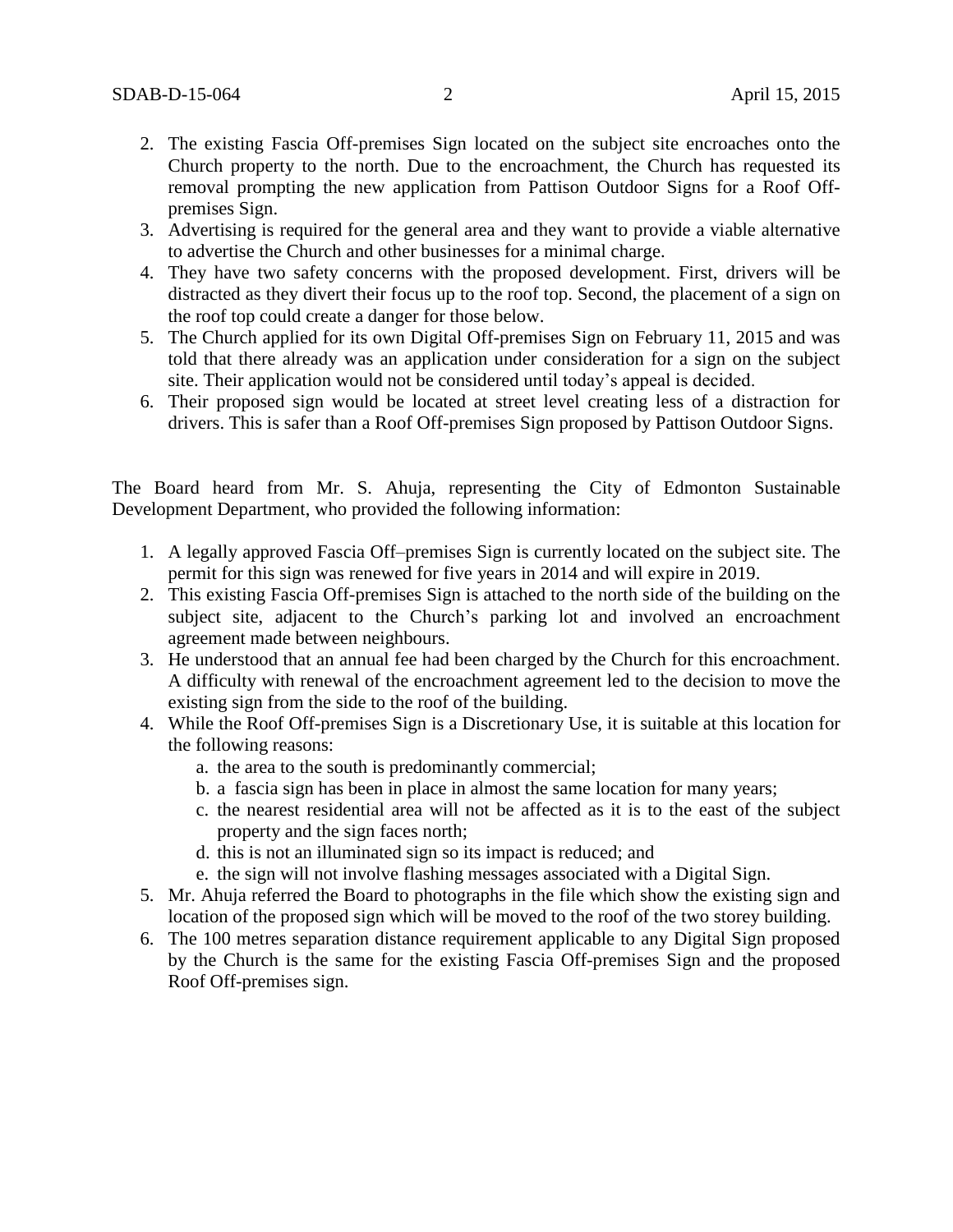The Board heard from Mr. J. Murphy, representing the Respondent, Pattison Outdoor Advertising, who provided the following information:

- 1. The existing Fascia Off-premises Sign has been in place at this location since 2008. An attempt to renew the annual encroachment agreement failed as the Church had increased the encroachment fee substantially. Consequently the owner of the sign decided not to continue with that agreement.
- 2. There are safety standards outside of the *Edmonton Zoning Bylaw* that apply to rooftop signs.
- 3. The proposed sign is 10 feet by 20 feet.
- 4. The proposed sign meets the 3 metres setback requirement and all other regulations applicable to rooftop signs. There are no variances required for this development.

In rebuttal, Ms. J. Laeiley made the following points:

1. She further clarified that the sign is being moved to the roof top of a two story building.

#### **Decision:**

That the Appeal be Denied and decision of Approval by the Development Authority be Upheld subject to the following conditions:

1. Prior to the review and issuance of the building permit and installation of the sign, the applicant shall demonstrate, to the satisfaction of the development officer, that the existing Fascia Off-premises Sign located on the north face of the building is removed from the site and cleared of all debris.

2. The Roof Off-premises sign is approved for a 5-year term expiring on February 23, 2020.

#### **Reasons for Decision:**

The Board affirms the approval for the following reasons:

- 1. The proposed Roof Off-premises Sign is a Discretionary Use in the CB1 Low Intensity Business Zone and complies with all development regulations in Schedule 59F.3(4) of the *Edmonton Zoning Bylaw* applicable to Roof Off-premises Signs.
- 2. The proposed Roof Off-premises Sign will replace an existing Fascia Off-premises Sign which has been in place at the subject site since 2008. Based on the photographic evidence, the Board finds that relocating the existing Fascia Off-premises Sign from the north side of the building to its rooftop will have minimal impacts to drivers or surrounding properties.
- 3. The Board also accepts the submissions of the Development Officer concerning the suitability of a Roof Off-premises Sign at this specific location.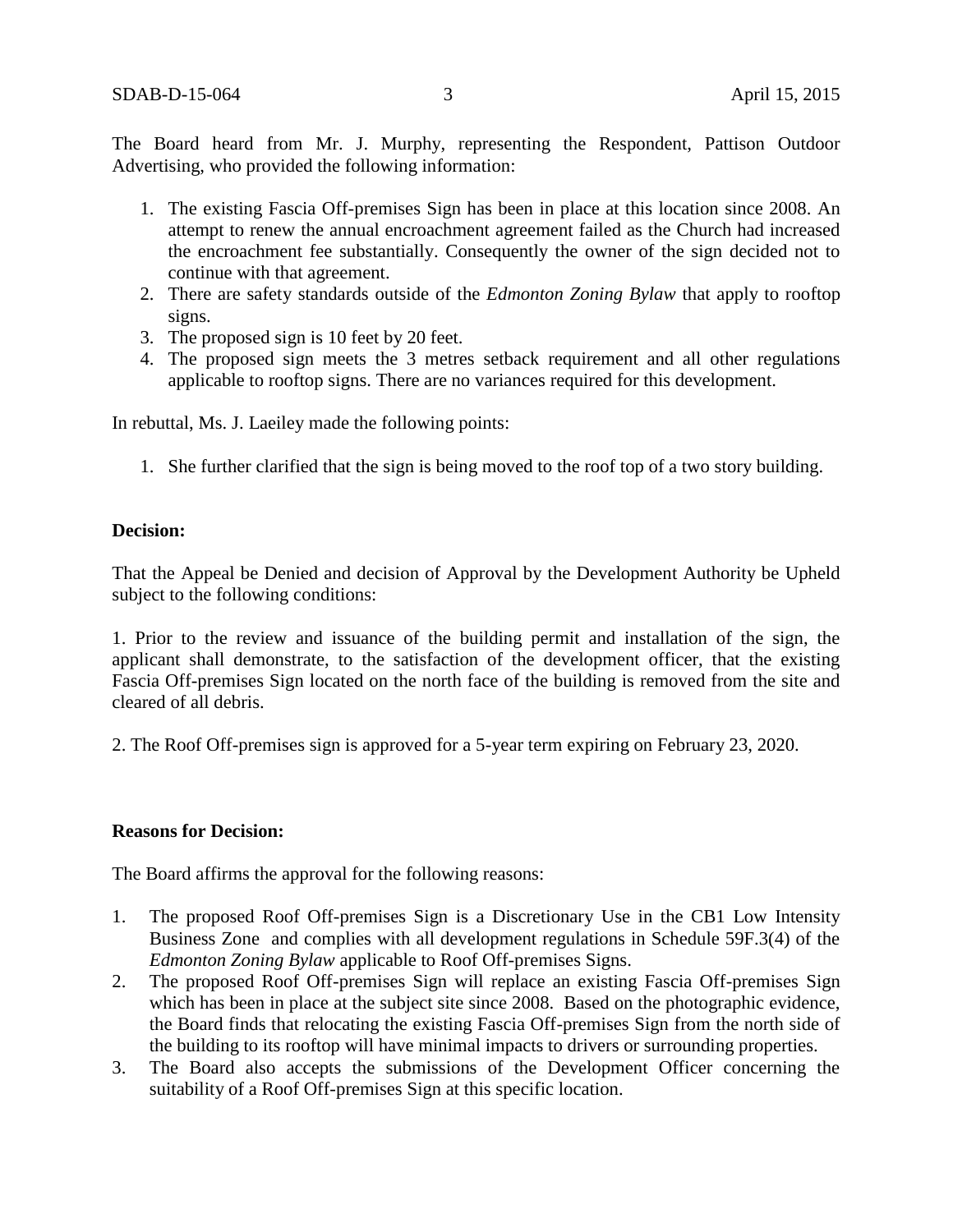- 4. Accordingly, the Board finds no planning reason that this Discretionary Use should not be allowed at the subject site.
- 5. The Board acknowledges that the Appellant argued two safety issues are created by moving the sign up to the rooftop, but notes the following:
	- a. The proposed Sign remains subject to safety regulations imposed through the building permit approval process that is beyond the jurisdiction of this Board.
	- b. The proposed sign copy is static and does not involve changes in light levels associated with a Digital Sign.
	- c. Under the Edmonton Zoning Bylaw, the proposed Sign must be set back 3 metres from the property line and it will therefore be set back from the north and west of the edge of the rooftop.
- 6. In conclusion, the Board finds that the proposed development will not unduly interfere with the amenities of the neighbourhood nor materially interfere with or affect the use, enjoyment or value of neighbouring parcels of land.

#### **Important Information for Applicant/Appellant**

- 1. **This is not a Building Permit.** A Building Permit must be obtained separately from the Sustainable Development Department, located on the 5th Floor, 10250 – 101 Street, Edmonton.
- 2. When an application for a Development Permit has been approved by the Subdivision and Development Appeal Board, it shall not be valid unless and until any conditions of approval, save those of a continuing nature, have been fulfilled.
- 3. A Development Permit shall expire and shall no longer be valid after one year from the date of approval of the Permit, if no construction has been initiated. However, if the permit holder is unable to proceed pending a court decision involving the proposed development, time shall not run until such proceedings are finally completed. For further information, refer to Section 22 of the Edmonton Zoning Bylaw, 12800.
- 4. Notwithstanding clause (3) above, if a Building Permit is issued for the development within the twelve month period, the Development Permit issued therefore shall not lapse unless and until the Building Permit so issued is cancelled or allowed to lapse by virtue of work not having commenced within the statutory minimum period.
- 5. This decision may be appealed to the Alberta Court of Appeal on a question of law or jurisdiction under Section 688 of the Municipal Government Act, R.S.A. 2000, c. M-26. If the Subdivision and Development Appeal Board is served with notice of an application for leave to appeal its decision, such notice shall operate to suspend the Development Permit.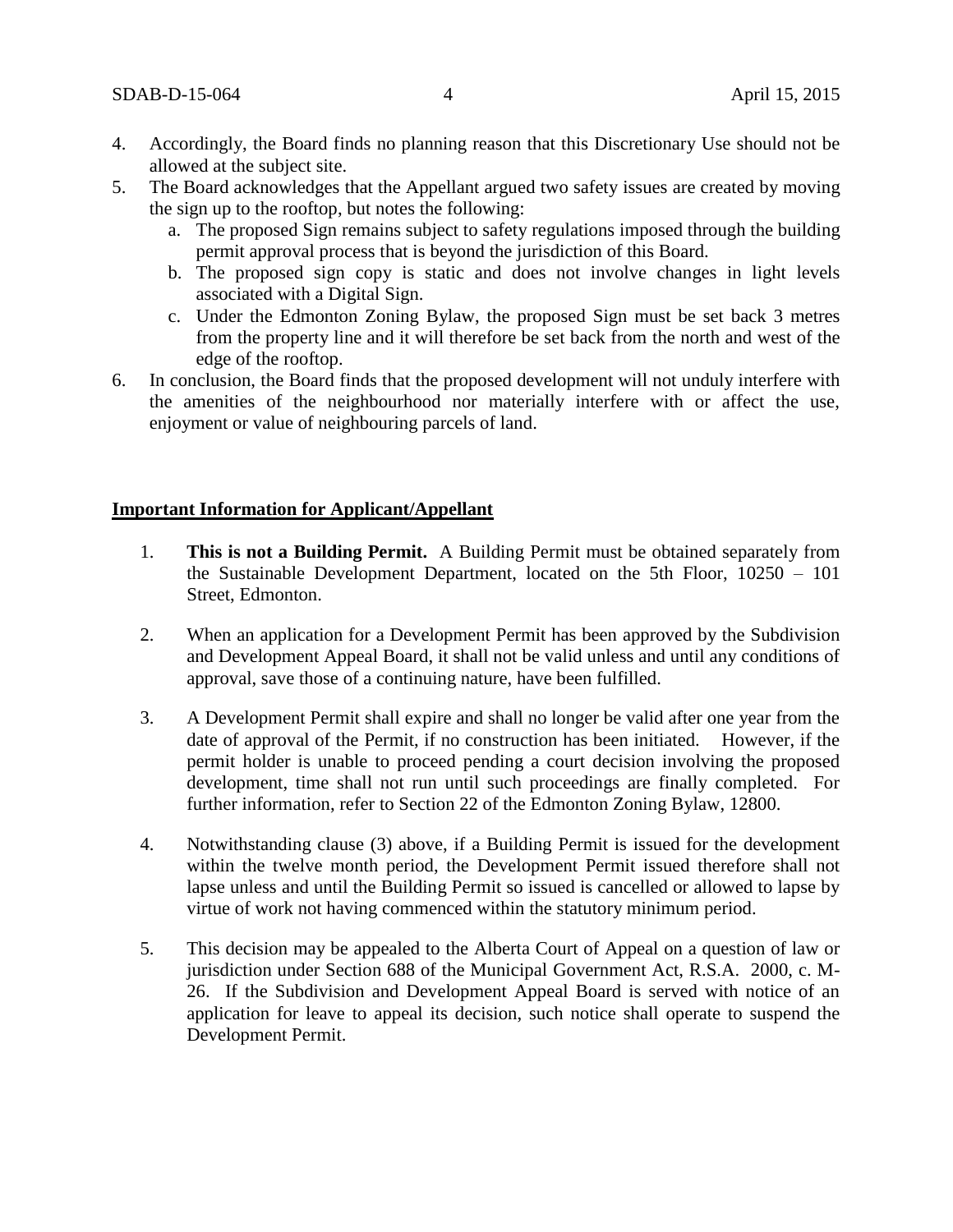6. When a decision on a Development Permit application has been rendered by the Subdivision and Development Appeal Board, the enforcement of that decision is carried out by the Sustainable Development Department, located on the 5th Floor, 10250 – 101 Street, Edmonton.

> Ms. K. Cherniawsky, Presiding Officer Subdivision and Development Appeal Board

cc: